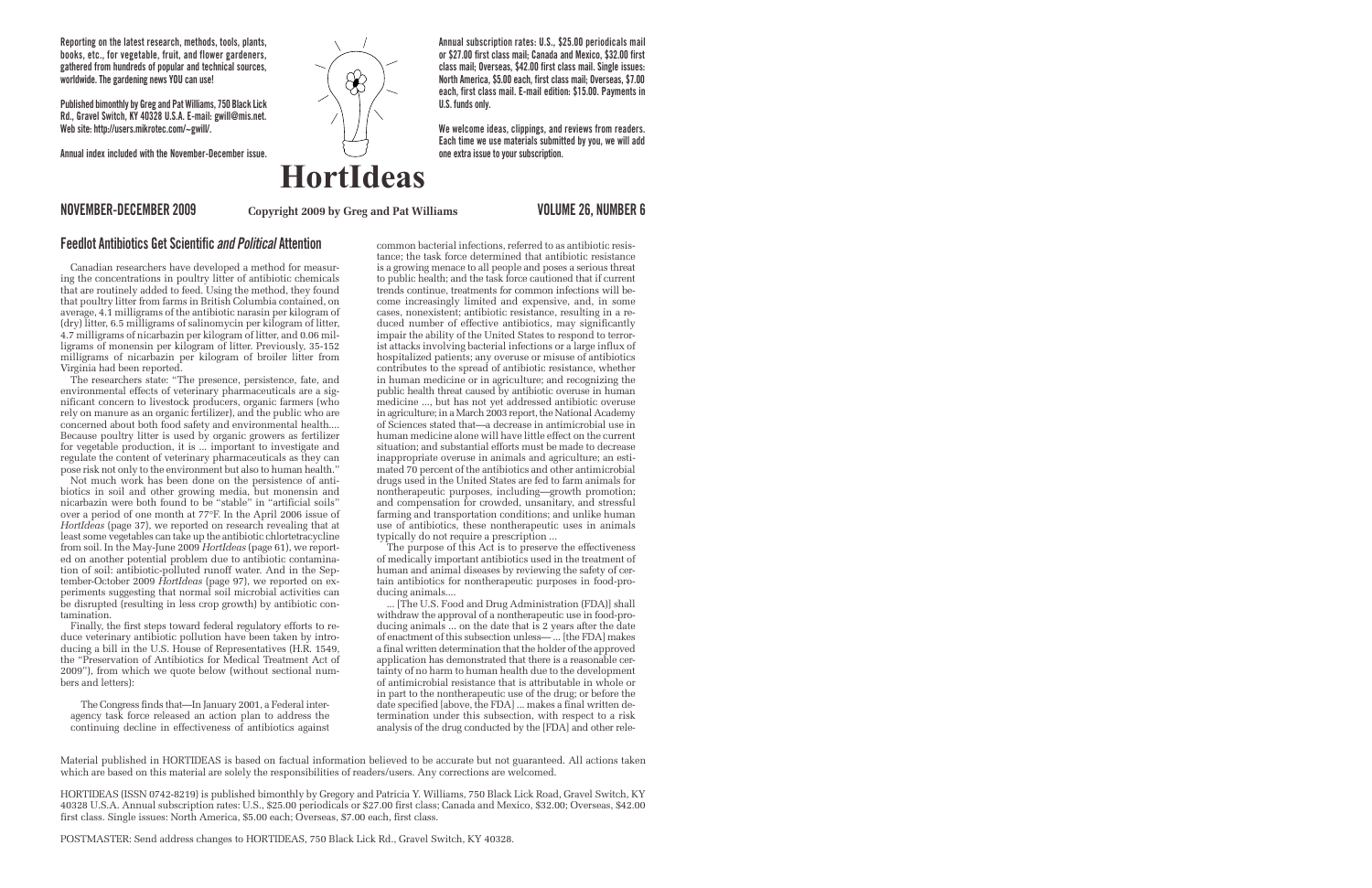vant information, that there is a reasonable certainty of no harm to human health due to the development of antimicrobial resistance that is attributable in whole or in part to the nontherapeutic use of the drug....

Reference: Vesna Furtula (Pacific Environmental Science Centre, Environment Canada, 2645 Dollarton Hwy., North Vancouver, British Columbia, CANADA V7H 1B1), Lee Huang, and Patricia A. Chambers, "Determination of Veterinary Pharmaceuticals in Poultry Litter and Soil by Methanol Extraction and Liquid Chromatography-Tandem Mass Spectrometry," *Journal of Environmental Science and Health B44*, October 2009, 717-723. (Taylor & Francis, Inc., 325 Chestnut St., Philadelphia, PA 19106.)

### **CrystalGreen® "Renewable" Slow-Release Fertilizer**

We promise to avoid (almost irresistible!) comparisons with the infamous, and fortunately fictitious, "Soylent Green," but we do think it would have been better to name CrystalGreen®, definitely not fictitious, something else! We'll abbreviate it to "CG" below. CG is a slow-release fertilizer that can be produced in wastewater treatment plants. Like Milorganite® (non-slowrelease) fertilizer, CG can help to recycle nutrients from human wastes back into plants. Below are excerpts from a news release provided by Ostara Nutrient Recovery Technologies Inc. (690- 1199 W. Pender St., Vancouver, British Columbia, CANADA V6E 2R1, web site www.crystalgreen.com, phone 604-240- 3196).

Commercial production has begun of CG, the world's first slow-release, renewable, and environmentally safe fertilizer with a combination of nitrogen, phosphorus, and magnesium (5-28-0 + 10Mg).

CG has been proven in industry and university trials to have commercial benefits for applications in turf, nursery, and specialty agriculture industries. The product was developed by Ostara Nutrient Recovery Technologies Inc. and is being marketed through national and regional distributors in North America.

Jim Zablocki, Vice President of Nutrient Operations for Ostara, said CG is the only renewable fertilizer that can be used in the same manner as widely used monoammonium phosphate or coated products, with the added benefit of high levels of slow-release magnesium. There is no need to change equipment or application methods—CG can be substituted for any existing phosphorus source.

"Its crystalline structure allows us to form a completely new chemistry for our industry. Yet unlike [other] slowrelease products, it is far more predictable, as it is not affected by excessive moisture, bacteria, and temperature changes. And its longevity is as reliable as coated products. Your plants will see the difference, and the environment will thank you for both what it's made from, and how it releases. We just made your phosphorus fertilizer a lot more dependable, with extra benefits for the environment," said Zablocki....

Phillip Abrary, President and CEO of Ostara, said the environmental advantages of CG result from its production process and from its zero impact on the water table.

"Unlike fertilizers mined or derived from hydrocarbon sources, CG is produced from a recycled and renewable product that is safe to use on plant material," said Abrary. "... the product's slow-release characteristics provide a source of phosphorus that will not leach into the water table.

"Compared to conventional fertilizer manufacturing, ... CG is produced without adding greenhouse gases to the atmosphere," said Abrary. "No other commercially available fertilizer has renewable and environmental safety attributes comparable to CG." ...

Zablocki said ... that CG is a hard crystalline material (virtually dust-free) suitable for broadcasting, top dressing, or incorporation....

Since CG is crystalline, blenders and mixers will not affect the the integrity of the prill—unlike coated products. The fertilizer can be pre-incorporated into a soil mix without the possibility of premature release due to the heat of the mix, as CG is not affected by excessive temperatures.... Extensive independent lab testing has shown no pathogens or heavy metals present.

Water is the primary release agent, but ... release of CG is consistent regardless of the amount of moisture applied, due to its crystalline nature....

Extensive third-party testing has shown longevity up to eight months, making CG a cost-effective choice that lasts the full season.

Dr. Jim Owen, Assistant Professor of Horticulture at Oregon State University's North Willamette Research and Extension Center, has conducted field trials on CG and believes the product shows promise as a local and sustainable phosphorus source for containerized crop production....

Several prominent Pacific Northwest fertilizer distributors are committed to adding CG to their product lists, including farmer-owned grower co-op Wilco and Marion Ag Service, Inc....

CG is being produced in suburban Portland at the Durham Advanced Wastewater Treatment Facility in Tigard, Oregon, by Clean Water Services, the water resource management utility serving more than 500,000 customers in urban Washington County ...

The Ostara technology harvests phosphorus and ammonia from municipal wastewater and adds magnesium, which causes a chemical reaction resulting in crystalline phosphate hexa-hydrate. CG is a 99.9 percent pure compound ... It has been tested for purity by British Columbia's Ministry of Water, Land, and Air Protection, which is responsible for the management, protection, and enhancement of the province's environment. CG is actually cleaner than commercially available phosphates that are derived from mined phosphorus....

Ostara Nutrient Recovery Technologies Inc., founded in 2005, is a Vancouver-based company commercializing proprietary technologies that recover resources from wastewater and recycle them into valuable products. Ostara's recovery process, developed at the University of British Columbia, recovers pollutants that would otherwise be released into the environment, helps wastewater treatment plants reduce operating costs and meet environmental regulations, and provides municipalities and utilities with revenue from the sale of the recovered pollutants that are recycled ...

## **2010 Garden Calendars for the North and the South**

The University of Massachusetts Extension Service and the Louisiana State University AgCenter are again offering regionally oriented garden calendars with beautiful color photographs of ornamentals illustrating each month of 2010.

"The Wonderful World of Plants" is the theme of the UMass Extension calendar. From a news release:

The 2010 UMass Garden Calendar celebrates the world of plants and the joy that they bring us. As we move into the 21st century and struggle with a difficult economy, we find that, more and more, our friends are becoming gardeners. Many are growing vegetables for the first time or discovering the joys of gardening with their children or grandchildren. Many are beautifying their yards ... using species and varieties which they never [previously] knew existed.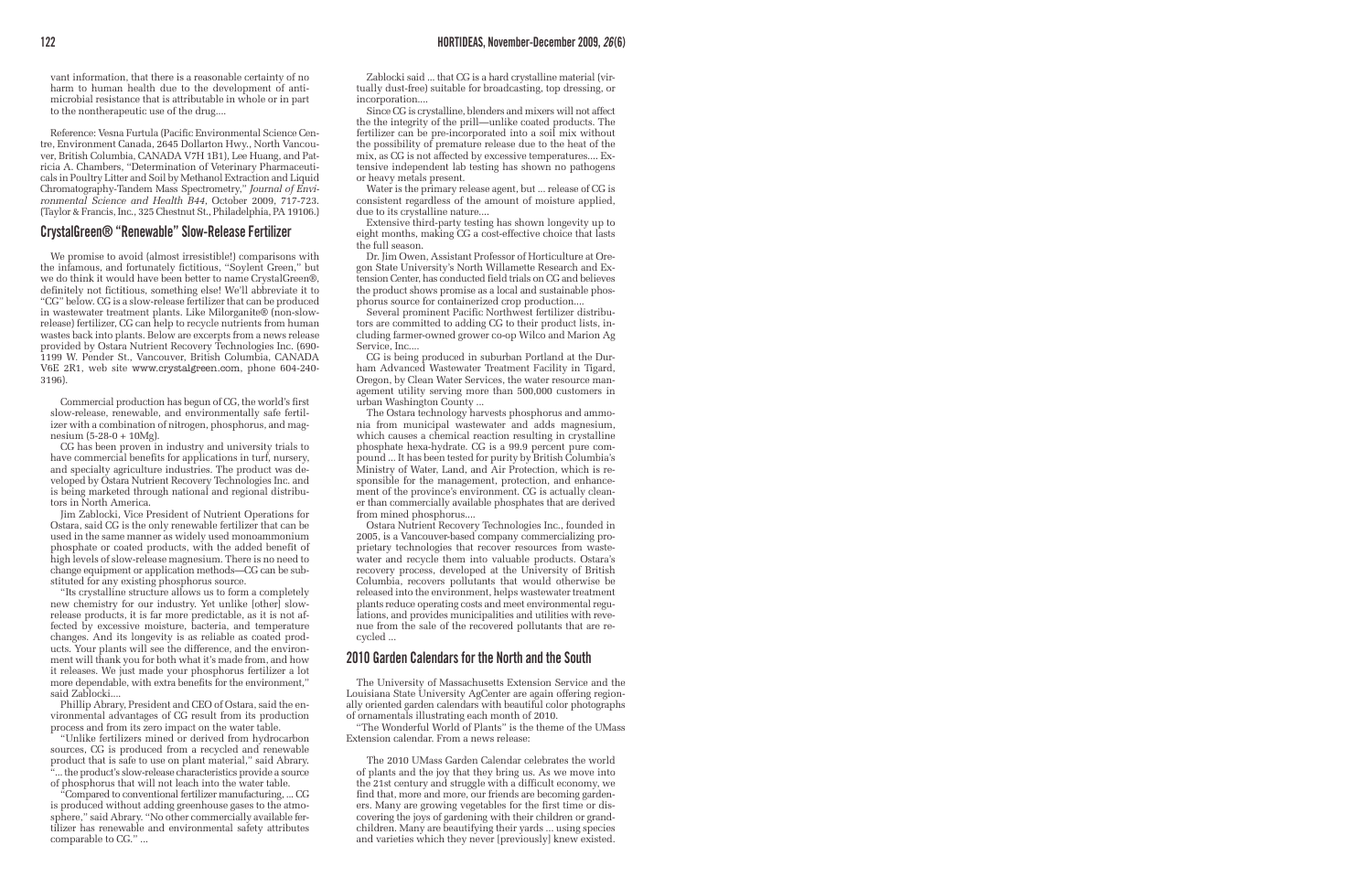A brief description accompanies each plant photo to help understand these plant choices....

*As always, each month features:* An inspiring garden image. Daily gardening tips for Northeast growing conditions. Daily sunrise and sunset times. Phases of the moon. Plenty of room for notes. Low-gloss paper for easy writing.

To order a 2010 UMass Extension Garden Calendar, visit the web site www.umassgardenclendar.org or send a check or money order (made payable to "UMass") for \$12.00 to Garden Calendar, c/o Mailrite, 78 River Rd. S., Putney, VT 05346.

The LSU AgCenter "Get It Growing" calendar has a special section on hibiscus, with monthly tips for Deep South gardeners from LSU horticulturist Dan Gill. The price is \$11.95 each plus shipping (free for online orders); visit the web site www.LSUAgCenter.com/OnlineStore or call 225-578-4161.

### **Broadforks from Vashon Island, Washington**

Meadow Creature LLC (P.O. Box 2112, Vashon, WA 98070, phone 206-408-8080, web site www.meadowcreature.com) is selling broadforks "for deep [soil] aerating ... Strong enough to turn over existing beds and break new ground [without using a tiller or tractor], even in heavy soils." These tools work like *whole-body* pitchforks, with *two* handles (one for each arm) and either 13-inch-long or 16-inch-long tines attached to a crossbeam you stand on to push the tines deep into the soil before pulling back on the handles. According to the Meadow Creature LLC web site: "Working the soil uses upper body muscles in a balanced push-pull motion that takes some strength but doesn't strain the muscles or the back. There's no deep bending of the waist, no twisting of the back, and no lifting of the weight of the soil." Total tool weight: 25 pounds. Mighty impressive! Either size costs \$250 with free shipping in the U.S. and a 30-day money-back guarantee.

Meadow Creature LLC "supports authentically sustainable, community-based farming.... We are located on Vashon Island, Washington, in the heart of Puget Sound. Many of our close neighbors are small-scale organic farmers.... The Vashon Broadfork is our first product for distribution. Currently in the works are the Island Chicken Plucker for small-scale poultry operations and the Avalon Cider Press.... We are a local manufacturing business, with a prime objective of sourcing materials and services within our community, respecting our employees and our local environment, and plowing the bulk of our proceeds back into our community. Meadow Creature LLC is pledged to donate at least 3% of our gross proceeds, in cash or equivalent products, to community sustainable agriculture organizations."

## **More Freely Downloadable Classic Gardening Books**

In the May-June 2008 *HortIdeas* (page 51), we noted the fact that many gardening-related books that are now in the public domain (no longer copyrighted) can be viewed online or downloaded free of charge (as PDF files) from Google™ Books. Now we've found another web site with additional classic gardening books available free in various electronic formats (typically including both PDF and plain text): the Internet Archive site at www.archive.org. The viewable/downloadable garden books are in the "Cook Books and Home Economics" collection, categorized as one of the site's "Additional Collections."

Here are just a few of the dozens of books available: Albert Forbes Sieveking, *Gardens Ancient and Modern: An Epitome of the Garden-Art*; Grace Tabor, *Old-Fashioned Gardening: A History and a Reconstruction*; George Dillstone, *The Planning & Planting of Little Gardens*; Cecily Ullmann Sidgwick, *The Children's Book of Gardening*; Guy Lowell, *American Gardens*; Una Lucy Silberrad, *Dutch Bulbs and Gardens*; Henry Sherman Adams, *Making a Rock Garden*.

The "Cookbooks and Home Economics" collection has books scanned at the Young Research Library of the University of California at Los Angeles, the Bancroft Library of the University of California at Berkeley, and the Prelinger Library.

### **www.persimmonpudding.com**

This web site is "dedicated to growing, education, and use of **Diospyros virginiana** L., the common, or American persimmon." It features several pages (some still in the initial stages) on persimmon history, cultivation, celebration and culture, natural history, botany, health and nutrition, culinary use (including some *excellent* recipes!), and more, plus links and source lists. Barry Nichols (P.O. Box 21182, Louisville, KY 40221), who is responsible for the site, is currently seeking information of all kinds on the American persimmon, including relevant oral history and remembrances.

Incidentally, we discovered a persimmon tree on our farm last fall that produces some of the largest fruits we've ever seen —some approaching two inches in diameter, with many about one and three-quarter inch in diameter. Its yields were fairly large both last fall (after a droughty growing season) and this fall (after a very wet and cool growing season). Contact us *if you are experienced at grafting persimmon* and want scionwood.

# **"Cheap, Simple, and Effective" Threshing of (Most) Grain**

Most grain produced in the Community Garden of Christ's Church of the Golden Rule in Willits, California, is threshed by hand, as described below by Dan Royer-Miller.

[We use] ... a plywood platform, four feet by eight feet, with two large nails pounded about two feet apart at each end. Stretched across this platform and secured on these nails is a piece of one-quarter-inch [mesh-size] hardware cloth.... you place a bundle of stalks, heads aligned, in the platform and hold the bundle down with a foot. With the other foot you rub the heads against the hardware cloth surface, effectively knocking the hulls off of the stalks and the grains out of the hulls. When you are finished with the variety, or the surface is too full of grains and chaff to work, you lift the hardware cloth off the nails and put it to one side, taking the larger pieces of chaff with it. You are left with the grains and smaller chaff, which you sweep onto a sheet and transfer to a bucket or trash can.

To winnow the chaff from the grain, pour the contents from container to container in a strong breeze, or in front of a box fan. Further separation, if necessary, can be done with a variety of sizes of screen.

Threshing works best when grain is thoroughly dry. In our case, though we have more time to thresh in the winter, that is also when the rains come. The moisture in the air is absorbed by the hulls, making them too flexible to break easily. So when your grains are harvested, keep them in a place with airflow so they can fully dry and stay that way for threshing and storage.

A final word of wisdom: this method does not work on softer grains, like oats. The pressure of your foot will not affect mature wheat, rye, barley, or triticale, but it will crush oats to pieces. We are still working on an easy method for threshing oats.

A portion of the Golden Rule Community Garden has been used for years by interns at Ecology Action (famous worldwide for its GROW BIOINTENSIVE® gardening techniques); to learn more, visit www.growbiointensive.org.

Reference: Dan Royer-Miller, "Threshing Grain," *Ecology Action Newsletter*, August 2009, 6. (Ecology Action/Common Ground, 5798 Ridgewood Rd., Willits, CA 95490-9730.)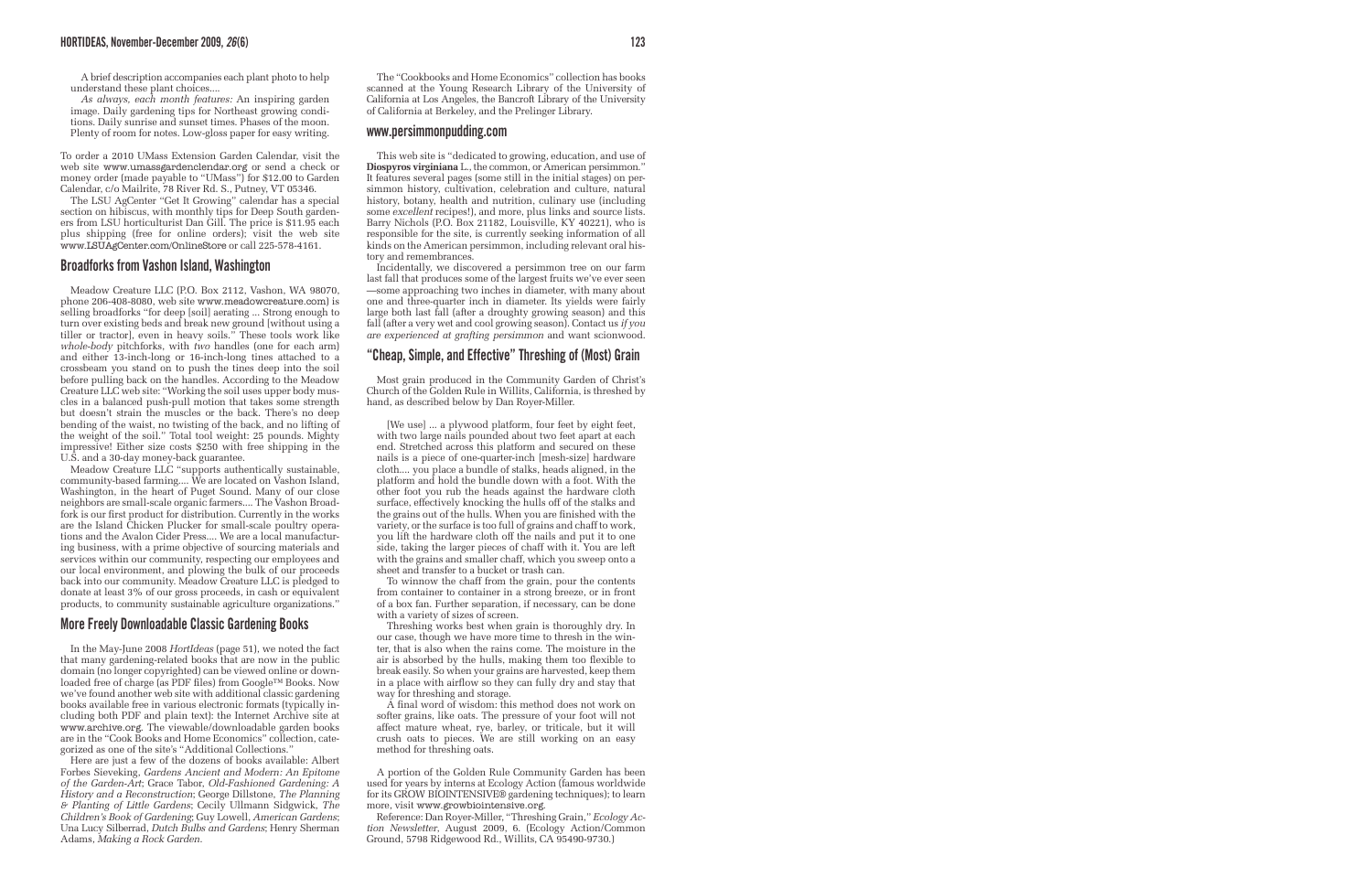# **Rating Indoor Plants for Removal of Organic Volatiles**

At the University of Georgia, researchers measured the removal by various ornamental plants of five volatile organic chemicals that are common indoor air pollutants: benzene, toluene, octane, tricholoroethylene (TCE), and alpha-pinene. The table below shows the rates of removal of the volatiles (in micrograms removed per hour per cubic meter of atmosphere per square meter of plant foliage). The "superior," "intermediate," and "poor" removal efficiency ratings are based on total removal rates for all volatiles. Note: removal of volatiles was measured over a six-hour period with a light level appropriate for indoor growing conditions. The plants showed no visible injuries due to exposure to the volatiles.

#### *Rates of removal of volatile organic chemicals by indoor plants Species benzene toluene octane TCE alpha-pinene* superior removal efficiency

| <b>Hemigraphis</b>                   |                                 |     |         |      |      |  |  |
|--------------------------------------|---------------------------------|-----|---------|------|------|--|--|
| alternata                            | 5.5                             | 9.6 | 5.6     | 11.1 | 12.2 |  |  |
| Hedera helix                         | 3.6                             | 8.3 | 5.1     | 8.1  | 13.3 |  |  |
| Tradescantia                         |                                 |     |         |      |      |  |  |
| pallida                              | 3.9                             | 9.1 | 2.8     | 8.0  | 10.5 |  |  |
| Hoya carnosa                         | 2.2                             | 5.8 | 3.8     | 5.8  | 8.5  |  |  |
|                                      | intermediate removal efficiency |     |         |      |      |  |  |
| Ficus benjamina                      | 1.7                             | 5.1 | 4.0     | 4.7  | 8.7  |  |  |
| <b>Polyscias</b>                     |                                 |     |         |      |      |  |  |
| fruiticosa                           | 1.5                             | 4.3 | 3.4     | 4.0  | 8.3  |  |  |
| Fittonia                             |                                 |     |         |      |      |  |  |
| argyroneura                          | 2.7                             | 5.1 | 1.8     | 6.2  | 4.3  |  |  |
| Sansevieria                          |                                 |     |         |      |      |  |  |
| trifasciata                          | 1.8                             | 5.0 | 2.7     | 4.6  | 5.5  |  |  |
| <b>Guzmania</b> sp.                  | 1.5                             | 4.0 | 2.0     | 4.0  | 6.4  |  |  |
| Anthurium                            |                                 |     |         |      |      |  |  |
| andreanum                            | 1.3                             | 3.6 | 2.5     | 3.6  | 5.9  |  |  |
| Schefflera                           |                                 |     |         |      |      |  |  |
| elegantissima                        | 0.7                             | 4.9 | 0.7     | 3.9  | 7.3  |  |  |
|                                      |                                 |     |         |      |      |  |  |
| poor removal efficiency<br>Peperomia |                                 |     |         |      |      |  |  |
| clusiifolia                          | 1.2                             | 2.8 | 2.0     | 2.4  | 4.6  |  |  |
| Chlorophytum                         |                                 |     |         |      |      |  |  |
| comosum                              | 0.8                             | 3.2 | 1.7     | 2.9  | 4.2  |  |  |
| Howea                                |                                 |     |         |      |      |  |  |
| belmoreana                           | 0.8                             | 3.0 | 1.8     | 2.7  | 4.3  |  |  |
| Spathiphyllum                        |                                 |     |         |      |      |  |  |
| wallisii                             | 0.8                             | 2.5 | 1.6     | 2.3  | 4.1  |  |  |
| Schefflera                           |                                 |     |         |      |      |  |  |
| arboricola                           | 0.4                             | 2.3 | 1.8     | 1.8  | 4.2  |  |  |
| Codiaeum                             |                                 |     |         |      |      |  |  |
| variegatum                           | 0.9                             | 2.3 | 1.2     | 2.3  | 3.6  |  |  |
| <b>Calathea</b>                      |                                 |     |         |      |      |  |  |
| roseopicta                           | 0.9                             | 2.7 | $0.8\,$ | 2.3  | 3.3  |  |  |
| Aspidistra elatior 0.5               |                                 | 2.2 | 1.2     | 2.0  | 3.2  |  |  |
| Maranta                              |                                 |     |         |      |      |  |  |
| leuconeura                           | 0.7                             | 2.7 | 0.5     | 2.4  | 2.8  |  |  |
| Dracaena                             |                                 |     |         |      |      |  |  |
| fragrans                             | 0.6                             | 2.0 | 1.2     | 1.9  | 3.3  |  |  |
| Ficus elastica                       | 0.4                             | 2.3 | 1.2     | 1.8  | 2.7  |  |  |
| Dieffenbachia                        |                                 |     |         |      |      |  |  |
| seguine                              | 0.2                             | 2.0 | 1.0     | 1.8  | 3.0  |  |  |
| Philodendron                         |                                 |     |         |      |      |  |  |
| scandens ssp.                        |                                 |     |         |      |      |  |  |
| oxycardium                           | 0.5                             | 1.8 | $1.0\,$ | 1.7  | 2.3  |  |  |
| Syngonium                            |                                 |     |         |      |      |  |  |
| podophyllum                          | 0.0                             | 1.8 | 0.8     | 1.7  | 2.8  |  |  |
| Epipremnum                           |                                 |     |         |      |      |  |  |
| aureum                               | 0.4                             | 1.5 | 0.9     | 1.5  | 2.3  |  |  |
| Pelargonium                          |                                 |     |         |      |      |  |  |
| graveolens                           | 0.0                             | 1.7 | 0.0     | 1.5  | 2.4  |  |  |

Reference: Dong Sik Yang, Svoboda V. Pennisi, Ki-Cheol Son, and Stanley J. Kays (The Plant Center, Dept. of Horticulture, University of Georgia, 1111 Plant Science Bldg., Athens, GA 30602- 7273), "Screening Indoor Plants for Volatile Organic Pollutant Removal Efficiency," *HortScience 44*(5), August 2009, 1377- 1381. (American Society for Horticultural Science, 113 S. West St., Suite 200, Alexandria, VA 22314-2851.)

# *Very* **Small Amounts of Salicylic Acid Can Improve Crops**

Experiments conducted in Egypt have demonstrated that spraying pepper plants with solutions containing quite small concentrations of the "signal molecule" salicylic acid, found naturally in plants, can result in considerable yield gains and higher levels of vitamin C in the peppers. After flowering had begun, plants were sprayed with distilled water containing a surfactant and either 0, 10-6, or 10-4 millimolar salicylic acid in the morning on all of the leaves, three times within a period of two weeks. Each plant received about 50 milliliters of spray solution. Relative to the control plants that received the 0 millimolar sprays, plants receiving the 10-6 millimolar sprays averaged approximately 80% higher pepper yields, and plants receiving the 10-4 millimolar sprays averaged approximately 46% higher pepper yields. Vitamin C concentrations in the peppers went up considerably with the 10-6 millimolar sprays but went down with the 10-4 millimolar sprays, relative to the results with the 0 millimolar sprays.

Reference: M.W.M. Elwan (Suez Canal University, Faculty of Agriculture, Dept. of Horticulture, Ismailia, EGYPT) and M.A.M. El-Hamahmy, "Improved Productivity and Quality Associated with Salicylic Acid Application in Greenhouse Pepper," *Scientia Horticulturae 122*(4), November 3, 2009, 521-526. (Elsevier Science B.V., Molenwert 1, Postbus 211, 1000 AE Amsterdam, THE NETHERLANDS.)

# **Beware of Spreading Weeds from the Pots of Ornamentals**

The following is excerpted from a news release dated August 10, 2009, provided by the Weed Science Society of America (web site www.wssa.net).

Container-grown ornamentals are a staple of the nursery industry and give homeowners a quick way to incorporate established plants into backyard gardens and landscapes. But without proper management, they also can serve as a superhighway for the spread of weeds.

In Alaska, where the number of nonnative invasive plants and weeds has surged in recent years, researchers with the U.S. Department of Agriculture's Agricultural Research Service recently took a close look at the problem and developed some interesting insights. [As reported in Jeffrey S. Conn, Cassie A. Stockdale, and Jenny C. Morgan, "Characterizing Pathways of Invasive Plant Spread to Alaska. I. Propagules from Container-Grown Ornamentals," *Invasive Plant Science and Management 1*, 2008, 331-336.]

"The team examined container-grown plants to see if they were a contributing factor," said Lee Van Wychen, science policy director for the Weed Science Society of America. "The research showed significant numbers of nonnative weed species were hitchhiking across the state in the same containers as ornamental flowers and shrubs."

The two-year study examined a variety of container-grown plants, including vegetables and herbs, the showy perennials prized by backyard gardeners, and the woody plants, trees, and shrubs that are a landscaping mainstay for both homes and businesses. More than two dozen plants were purchased from each of 29 nurseries selling to the Alaska market—including four from within the state and 25 from the western U.S. and Canada.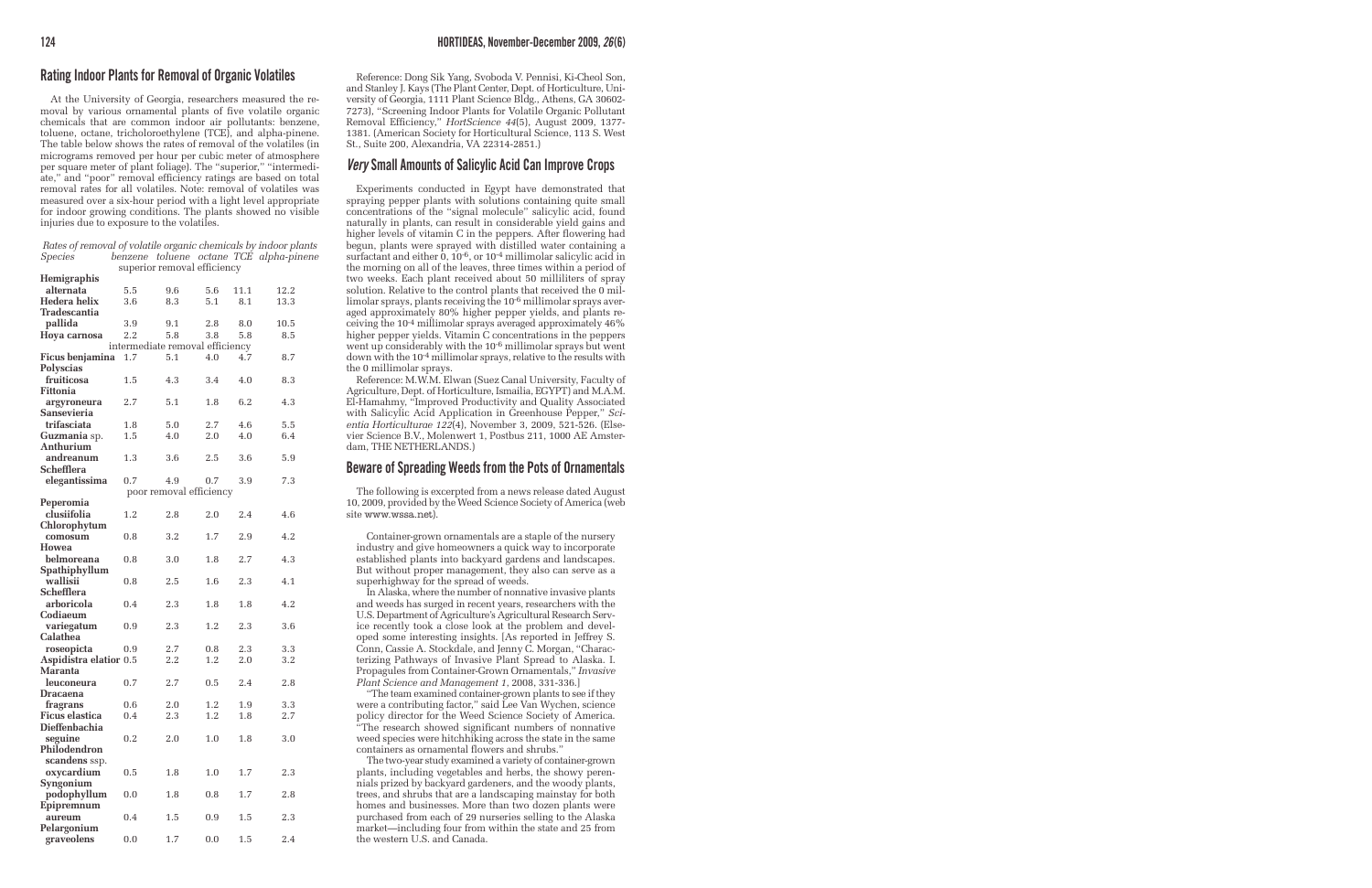After incubating the soil from each container in a greenhouse to see what sprouted, researchers found 54 weeds or invasive plants had been transported alongside the container-grown ornamentals. The five most common included sticky chickweed (**Cerastium glomeratum**), hairy bittercress (**Cardamine hirsuta**), common groundsel (**Senecio vulgaris**), La Plata sandspurry (**Spergularia plantensis**), and birch (**Betula** sp.). Researchers also discovered Canada thistle (**Cirsium arvense**), a species prohibited in Alaska by law. Of the 54 plants that sprouted, only three were native to Alaska.

"Based on the Alaska data, it is clear that container plants play a role in the spread of weeds that can be a risk to native plants and wildlife habitats," Van Wychen said.

... several variables affected the number of weeds found: - Soil from balled and burlap-covered trees and shrubs held more weed seeds than vegetable, herb, and perennial containers.

- More weeds sprouted from soil-based mixes and mineral soil than from sterile, soilless potting mixes like sphagnum peat moss.

- The grower or vendor made a difference. It was evident that several had superior weed control practices and sold plants with few if any weeds.

"Prevention is always the most powerful and cost-effective approach for combating weeds," Van Wychen said. "We urge growers and retailers to make weed control a routine part of their operations and urge homeowners to be vigilant. If you spot weeds that sprout alongside your new container-grown plants, pull them before they produce seeds and spread. It can make a real difference." ...

### **Herbicidal Rye: It's (at Least Partly) the Benzoazinoids**

The following is excerpted from "Why Rye Cover Crops Are Great Natural Weed Killers," by Dennis O'Brien, *Agricultural Research*, October 2009, published by the U.S. Department of Agriculture's Agricultural Research Service (ARS).

John Teasdale is trying to answer a question that might seem obvious: Why does rye work as a cover crop? Rye suppresses weeds without herbicides, making it a common cover crop on organic farms.

The mechanics of how it works seem simple enough. When cut down and flattened on the soil, rye stalks block sunlight and prevent germinating weeds from getting the light they need. Rye's root system also captures nutrients and holds the soil, preventing erosion and making it particularly attractive to farmers in the Chesapeake Bay watershed and other areas where runoff is a concern. It also grows at cold temperatures, making it ideal for fall planting and winter growth.

But Teasdale. research leader at the Sustainable Agricultural Systems Laboratory [phone 301-504-5504] in Beltsville, Maryland, has teamed up with Cliff Rice, an ARS chemist, to see if more is going on with rye. They think that something in rye affects soil chemistry in ways that help the plant suppress weeds. In their studies, they are trying to determine when and at what levels some of the plant's key organic compounds are released into the soil and whether they enhance weed suppression. Their goal is to find ways—either through improving varieties of rye or determining when and how it should be managed—to improve its weed-controlling abilities.

They raised rye in test plots in Beltsville, killed it with herbicide, and then either tilled it shallowly into the soil or left the dead rye stalks untilled on the surface. They planted pigweed and lettuce and took soil samples at weekly intervals. Then they extracted organic material from the

soil and measured the levels of compounds known as "benzoxazinoids" that were released from the rye.

The study was one of the first attempts to measure ryederived benzoxazinoids in field soil and to examine their impact on weeds under field conditions. Previous work focused on rye extracts studied in controlled laboratory or greenhouse experiments.

The researchers say that other compounds could be involved in weed suppression, but their early results suggest that benzoxazinoids affect soil chemistry in ways that enhance rye's weed-suppressing ability and are worthy of further study. There were lower-than-expected concentrations of the benzoxazinoids in the soil, and weeds began to grow better as concentrations of the compounds diminished, within a few weeks of when the rye was killed. The benzoxazinoids reached peak levels about a week after the rye was killed and those levels dropped considerably within two or three weeks.

Additional studies will be required before the researchers can provide guidance on growing and management techniques....

### **Getting Results of Bioengineering** *without* **Bioengineering**

The following is excerpted from "Hairy Vetch Boosts Tomato Phytonutrients," by Autar K. Matoo, *Agricultural Research*, October 2009, published by the U.S. Department of Agriculture's Agricultural Research Service (ARS).

Members of the **Vicia** genus known as "hairy vetch" are viny, moderately winter-hardy legumes that are often grown [as winter cover crops] ...

Now research has shown that planting tomatoes in fields of killed and rolled hairy vetch, which serves as a mulch, activates some of the metabolic pathways and genes that make tomato plants more vigorous—and their fruit more tasty and nutritious. The effect is similar to that obtained by inserting [via bioengineering techniques] the *ySAMdc* gene into tomato plants ...

How the fruit of regular [not genetically modified] tomatoes grown in hairy vetch becomes so nutritionally similar to fruit produced by *ySAMdc*-modified tomatoes isn't yet understood. But when both [genetically] modified and unmodified tomatoes were grown in hairy vetch mulch, a buildup of amino acids, choline, and other nutrients and antioxidants was seen to occur in the fruit, and the *ySAMdc*modified tomatoes contained even more nutrients—and at much higher levels—than unmodified ones....

This collaborative investigation is being done with scientists at Purdue University and the Italian National Research Agency.

To learn more, contact Autur K. Matoo, U.S.D.A.-Agricultural Research Service, Sustainable Agricultural Systems Laboratory, Beltsville, Maryland, phone 301-504-6622.

### **www.veggietrader.com**

This web site claims to be "just getting started," but it already has more than 10,000 member gardeners who can use the site to list their excess homegrown produce for sale or trade, and and post produce want lists. Membership is free, and all communication among members is anonymous until transactions are agreed upon. Listings are organized by zip code, remain on the site for the length of time requested by those who post them, and can be easily searched. Seeds and plants also are allowed to be listed (provided that they are not prohibited from commerce by local, state, or federal regulations), but meat, eggs, dairy products are not allowed.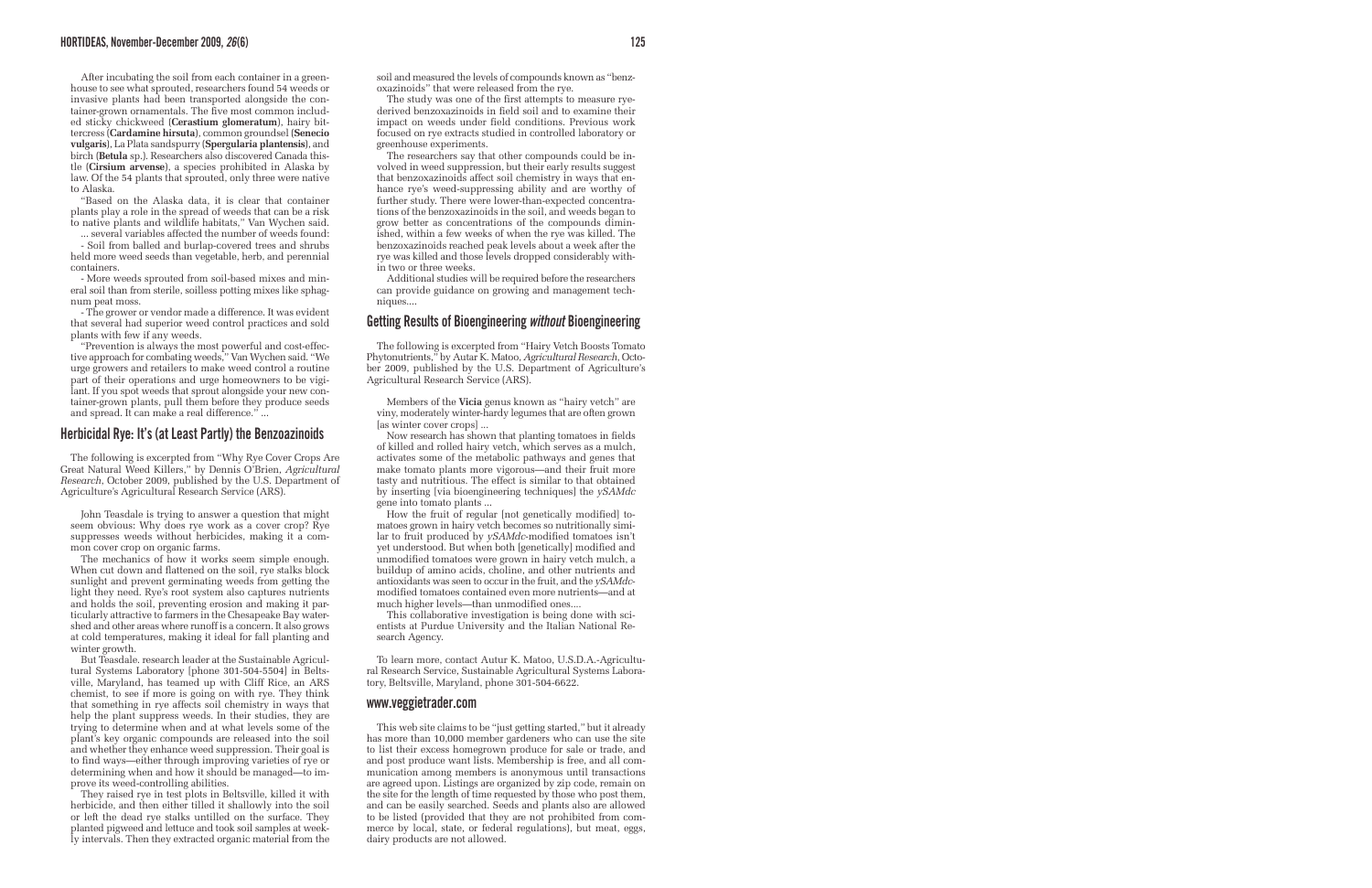### **In Kansas: Testing** *Native* **Plants for Green Roofs**

Below we excerpt from a news release provided by Kansas State University, authored by Diane Potts.

Two faculty members from Kansas State University's College of Architecture, Planning, and Design have taken gardening to new heights.

R. Todd Gabbard [phone 785-532-1129], assistant professor of architecture, and Lee Skabelund, assistant professor of landscape architecture, have installed an experimental green roof—or living roof—over a third-floor breezeway in Seaton Hall's west wing.

The garden won't provide heirloom tomatoes or cut flowers. Instead, it aims to assess how such a roof can reduce the urban heat load and control runoff from the region's intense thunderstorms.

At the garden, black plastic irrigation lines contrast with green rows of native plants and the reddish soil substitute that overlies layers of root barrier and waterproofing.... temperature sensors ... every five minutes send a fresh set of readings from various soil depths to the on-site recording station.

The garden mixes 14 grasses and other plants native to Kansas inside a border of sedum, a shallow-rooted succulent. Even at its deepest point, the roof offers only about six inches of growing medium, so a big question for the experiment is simply plant survival. After two growing seasons, the irrigation will be removed, and the 200-plus plants will have to make it on their own.

Skabelund said that this is the first such living roof in the Flint Hills since settlers left behind the sod house....

The project will provide research to answer questions about the life-cycle costs of green roofs and whether plants can survive long-term without irrigation ...

Funds for the Seaton Hall green roof project came from donations and a mini-grant from Kansas WaterLINK, a Water Quality, Restoration, and Protection Service learning grant awarded to Kansas State University by the Kansas Department of Health and Environment from U.S. Environmental Protection Agency funds. A majority of the garden's materials also were donated.

Skabelund and Gabbard are now seeking funding and donations to convert two small neighboring roofs to living status.

### **Natural Antioxidants Can Aid Seedling Drought Tolerance**

Researchers in Canada soaked 'Scotia' tomato seeds for 24 hours at 77°F in aqueous solutions containing the naturally occurring antioxidants ascorbic acid, lutein, lycopene, or beta carotene (a small amount of grain alcohol facilitated mixing of the latter three antioxidants with water). The treated seeds and untreated controls were placed in a growing chamber and wellwatered for two weeks, then irrigation of some of the seeds was stopped for 12 days while the remainder of the seeds continued to receive irrigation. Physiological measurements revealed that photosynthesis and water use efficiency were enhanced by the soaks. Seedling shoot dry mass production relative to that of untreated controls was increased by 56% after soaking the seeds in a solution of 1.0 milligram of ascorbic acid per liter of water; by 83% with 0.1 milligram of lycopene per liter; and by 94% with 1.0 milligram of lutein per liter.

The researchers note that the effects of soaking seeds in solutions of natural antioxidants might have beneficial effects that persist "throughout the life of a plant." This area of investigation appears to have enormous potential for amateur scientists and science projects! The antioxidants are easily obtained at health food stores, and the research procedures are straightforward and inexpensive. In addition, the results, if positive, could be of great value to commercial agriculture.

Reference: Mason T. MacDonald, Rajasekaran R. Lada (Department of Plant and Animal Sciences, Nova Scotia Agricultural College, Cox Institute, P.O. Box 550, Truro, CANADA B2N 5E3), A. Robin Robinson, and Jeff Hoyle, "Seed Preconditioning with Natural and Synthetic Antioxidants Induces Drought Tolerance in Tomato Seedlings," *HortScience 44*(5), August 2009, 1323- 1329. (American Society for Horticultural Science, 113 S. West St., Suite 200, Alexandria, VA 22314-2851.)

## **What's So Slick, Insects Can't Climb Up It?**

The answer: a smooth surface coated with Fluon (*not* Teflon; it isn't slick enough). That's based on the experience of Swedish ecologist Niklas Björklund, who has constructed effective funnel traps allowing him to collect insects that attempt to climb up tree trunks. Björklund's traps are made from weatherresistant asphalt-saturated paper with Fluon-coated plastic packaging tape on the inner surface. The bottom circumference of each trap fits snugly against the trunk, while the top circumference is flared out from the trunk.

Perhaps Fluon coatings also could be useful for other types of insect traps. Fluon non-stick surfaces are essentially the *opposite* of the sticky surfaces commonly employed in various insect traps. Björklund names a commercial source of Fluon ("AD1070"): AGC Chemicals Americas, Inc., Bayonne, New Jersey.

Reference: Niklas Björklund, "Non-Destructive Tree-Trunk Funnel Trap for Capturing **Hylobius warreni** (Coleoptera: Curculionidae) Ascending Stems of Trees," *The Canadian Entomologist 141*(4), July/August 2009, 422-424. (Entomological Society of Canada, 393 Winston Ave., Ottawa, Ontario, CANADA K2A 1Y8.)

### **New Ornamental/Culinary Pepper Cultivars from the U.S.D.A.**

The following is excerpted from "Ornamentals to Brighten Garden Palette," by Rosalie Marion Bliss, *Agricultural Research*, October 2009, published by the U.S. Department of Agriculture's Agricultural Research Service (ARS).

Two new pepper cultivars developed by ARS scientists promise to provide striking color contrasts in the summer and fall garden. Unique fruit shapes and orange fruit color provide compelling seasonal interest, especially for fall gardens during Halloween and Thanksgiving.

The pepper cultivars are trademarked Lil' Pumpkin™ and Pepper Jack™. ARS plant geneticists John Stommel and Robert Griesbach, both with the Henry A. Wallace Beltsville Agricultural Research Center in Beltsville, Maryland, bred the peppers....

The patented Lil' Pumpkin™ plants produce unique black foliage and orange pumpkin-like fruit, and the patent-pending Pepper Jack™ bears greenish-black foliage and a mix of both orange and black, small, cone-shaped fruit, similar to the ever-popular Halloween treat, candy corn.

"These ornamental garden vegetables have been trialed extensively, and they perform well in diverse environments," says Stommel. "They are well suited for use as bedding and container plants."

The breeders developed Lil' Pumpkin™ and Pepper Jack™ with both ornamental and culinary markets in mind. The peppers' vibrant colors and unique shapes provide enticing ornamental interest, and their spicy flavor may be of culinary interest to hot pepper lovers.

When introduced into Europe in the 15th century, some widely grown vegetable crops, such as peppers, were prized more for their ornamental value than as food sources, says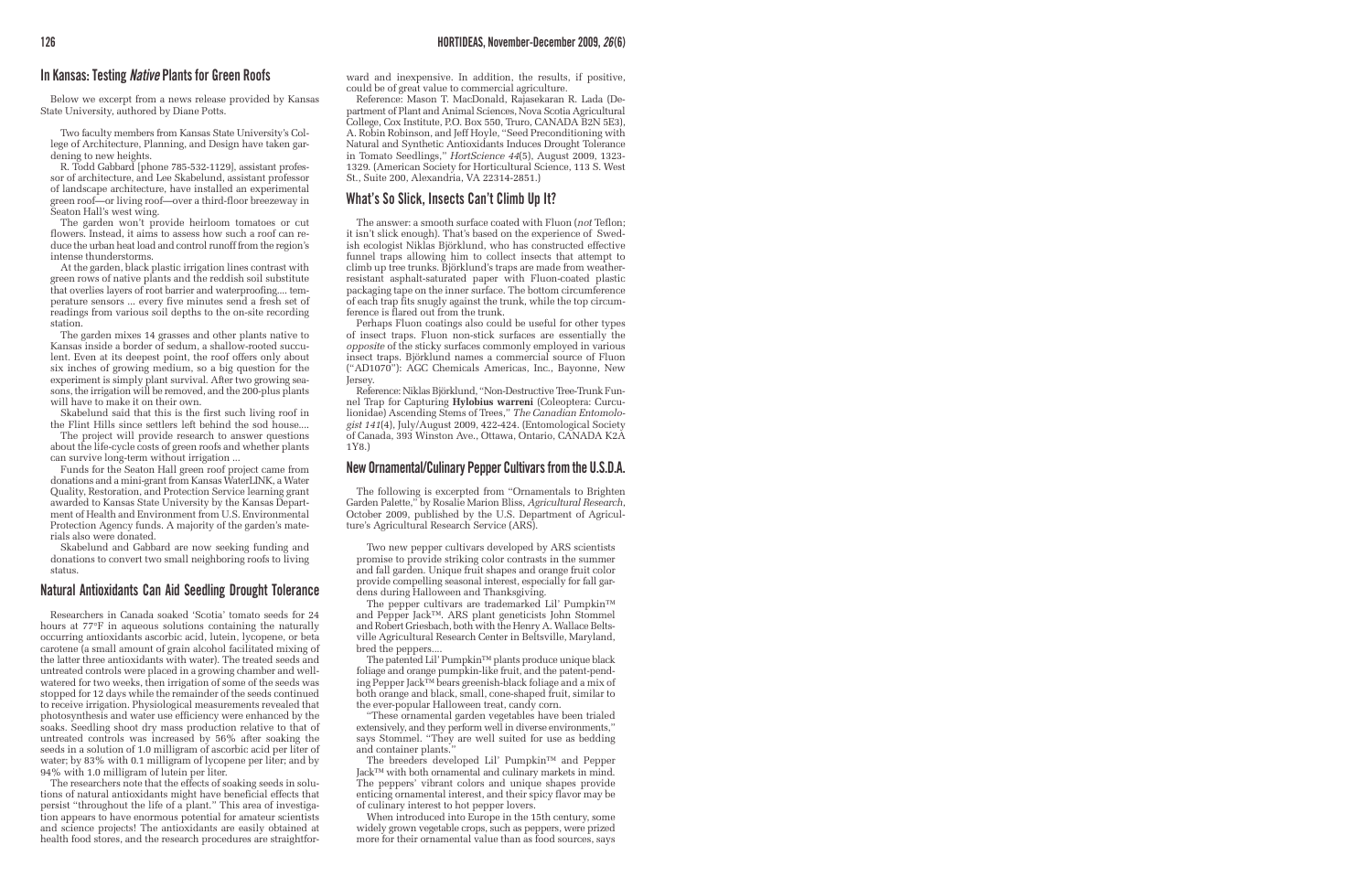Stommel. Decorative kitchen gardens, called "potagers," were important elements of elaborate European gardens like those found at Versailles during the 1600s....

Greenhouse growers have added ornamental vegetables to their annual production cycle because they are easy to produce and are extremely profitable compared to their culinary counterparts. The new peppers will be marketed in pots as annuals....

Lil' Pumpkin™ and Pepper Jack™ have been licensed for retail sale by McCorkle Nurseries, Inc., in Dearing, Georgia. The plants are scheduled to become available in various garden centers and retail stores nationwide in 2010.

### **Louisiana Students Help Grow Plants for Habitat Restoration**

The Coastal Roots program, which was instituted in 2001 and is now administered by Louisiana State University (see the web site http://coastalroots.lsu.edu/), enlists students in grades 3-12 throughout southern Louisiana to grow wetland plants in school nurseries. The plants are then used for coastal habitat restoration. Last year, 775 students participated in the program, producing more than 5,000 transplants.

An innovative enclosed nursery facility design suitable for installation at schools has been developed by LSU professors Edward Bush and Pamela Blanchard. This design uses easily available, inexpensive materials (such as PVC pipe and fittings) in an dedicated irrigation system well-suited to small-scale production of container-grown seedlings. Construction details are given in the reference below.

Reference: Edward W. Bush (Louisiana State University, School of Plant, Soil, and Environmental Science, 137 J.C. Miller Hall, Baton Rouge, LA 70803) and Pamela B. Blanchard, "Low-Cost Container Yard for School-Based Restoration Nurseries," *Hort-Technology 19*(4), October-December 2009, 818-822. (American Society for Horticultural Science, 113 S. West St., Suite 200, Alexandria, VA 22314-2851.)

## *Non-GMO* **Vegetable Breeding Emphasized at OSU**

The following is excerpted from "Fresh, Good, & Local," by Judy Scott, which originally appeared in the Fall 2009 issue of *Oregon's Agricultural Progress*, published by the Agricultural Experiment Station, Oregon State University, 422 Kerr Administration Bldg., Corvallis, OR 97331-2119.

... vegetable breeding [at Oregon State University] ... can take as long as 15 years before a new variety is released. The goal is to breed vegetables that are tastier, more nutritious, disease resistant, and easier to harvest, without using genetic engineering. Jim Myers leads the process as the Baggett-Frazier Professor of vegetable breeding ... Although it takes years to cross plants and grow out each new generation, vegetable processors prefer vegetables bred in the classical manner, Myers says, because overseas customers have strict requirements to avoid GMO [genetically modified ("bioengineered") organism] contamination. "It's demanding work," he says, "and students who come out of the OSU breeding program are in high demand for their experience in this field."

Thanks to a nurturing climate, wonderful soil, and a heritage of well-bred varieties, Oregon is blessed with highquality vegetables. Myers ... and ... [his] colleagues are working to make them even better ... Here are a few examples:

#### *'Blue Lake' green beans*

Tender and crisp, 'Blue Lake' green beans are slender and up to six inches long. Their flavor suggests fresh greens

One of the most productive discoveries by OSU vegetable breeders came in the 1960s, when they developed a commercial green bean that would retain its summery taste and color even when frozen or canned. Since then, the 'Blue Lake' bush bean has become the industry standard and a favorite of home gardens in Oregon, as years of research continued to improve its taste, nutritional value, and yield. And research continues to develop resistance to white mold disease, which can devastate commercial vegetable fields, especially beans....

#### *'Honey Boat' squash*

... Developed by legendary OSU vegetable breeder Jim Baggett, 'Honey Boat' and its cousin 'Sugar Loaf' are as much a signature of an Oregon Thanksgiving as 'Bandon' cranberries and pickled green beans. A refined 'Delicata' style squash, 'Honey Boat' is touted by seed companies as "the sweetest squash in existence."

#### *Oregon 'Sugar Pod II' peas*

OSU breeders took flat snow peas and pumped them full of tender sweet peas, and so created a vegetable that kids love to eat....

"This is the way peas will be eaten in the future," quotes a British seed company introducing the Oregon delicacy to European gardeners and diners. "It just doesn't make sense to go through the tediousness of discarding the pod if it's so full of goodness and so delicious to taste."

#### *Organic broccoli*

... Ideally, varieties produced organically grow fast enough to outpace pests, broad enough to shade out weeds, and sturdy enough to resist disease. Organic farmers from both the east and west coasts are working with OSU researchers to develop better organic broccoli varieties for fresh markets. Since 2005, Myers has sent more than 500 open-pollinated broccoli seeds to each participating farmer, who plants them and selects the best of the offspring to harvest for seed that he or she sends back to Myers. Myers mixes the seeds from several growers and redistributes them for more testing.

"Our objectives are to develop broccoli varieties adapted to regional organic growing conditions and [to] engage growers in plant breeding," Myers says....

Results have been applauded. "After three years of growing broccoli selected from a mass cross of varieties made by Jim Myers, we may have finally gotten it right," according to Ken Ettinger of the Long Island Seed Project. "Broccoli is not usually considered a sustainable organic crop, but this may change as the OSU broccoli becomes more adapted to out Long Island soils, climate, and cultural practices. In the three years of growing this broccoli we haven't had to use any kind of pest or disease control."

#### *'Legend' tomato*

... with the goal of developing a cool-climate tomato, Jim Baggett, followed by Jim Myers, developed better and better varieties, including 'Oregon Spring' and 'Siletz'. Their breakthrough is the 'Legend' tomato, an early-bearing tomato that sets rich-tasting fruit under the cool conditions of much of the Pacific Northwest.

'Legend' tomatoes ... are resistant to late blight, ... responsible for the Irish potato famine of the 1840s.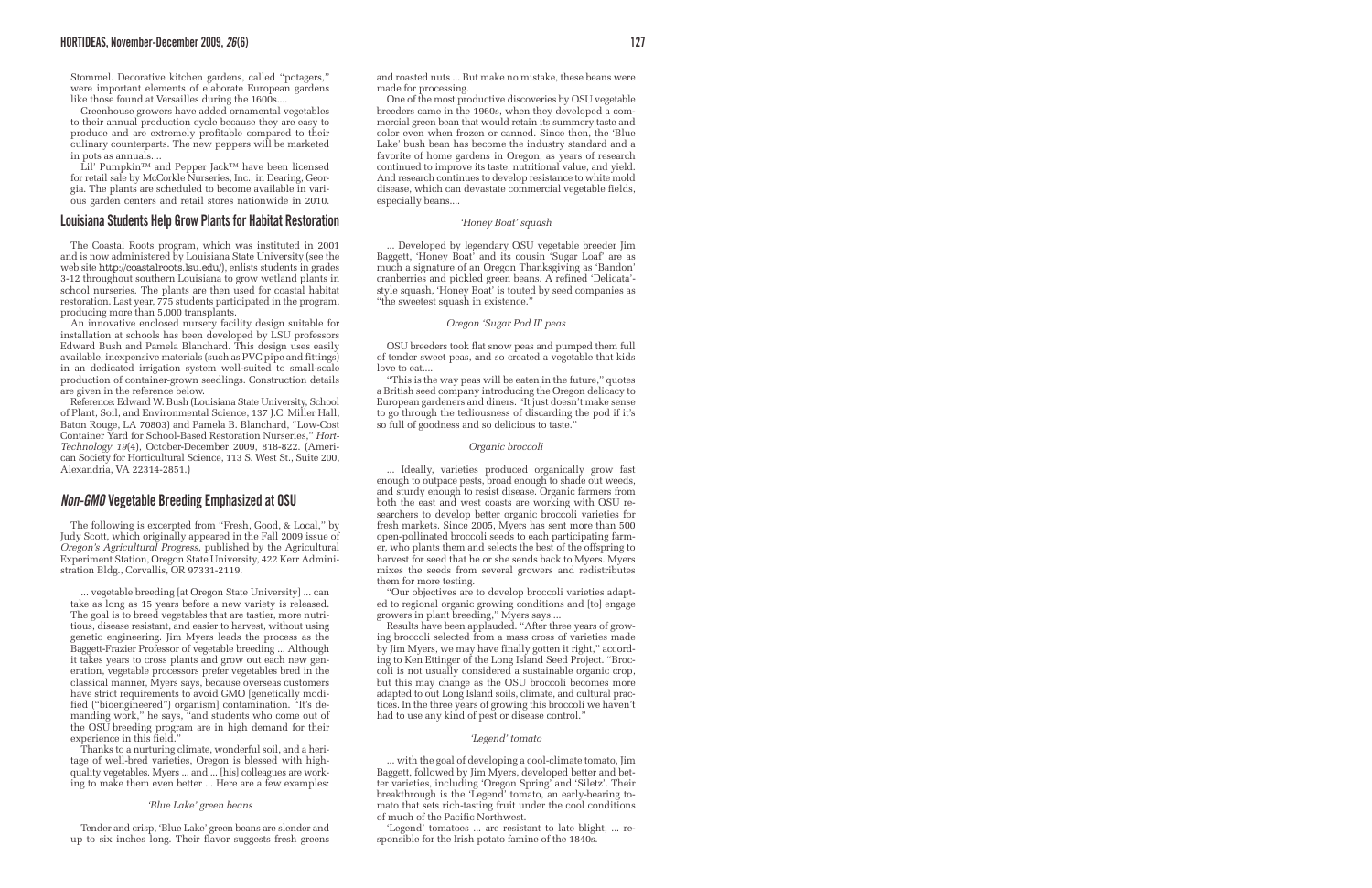"Late blight is a difficult disease to breed against because there are so many different races," Myers says. If a new race of late blight invades, or the old race mutates, then resistance might break down. So far, resistance has held up in the 'Legend' tomato, which carries on the legendary reputation of OSU-bred vegetables.

### **Celebrating the 50th Anniversary of the IPM Concept**

The following is excerpted from "The 50th Anniversary of a Great Idea," by Jeannette Warnert, *California Agriculture 63*(4), October-December 2009, 111-112, published by the Division of Agriculture and Natural Resources, University of California, 6701 San Pablo Ave., 2nd Floor, Oakland, CA 94608 (©2009 The Regents of the University of California).

Fifty years ago in October, four pioneering University of California scientists outlined a new way of thinking about pest control, establishing a pest management framework that changed the way the world farms [*and* gardens—*Eds.*].

The scientists recognized—way ahead of their time that imposing a harsh chemical on a natural system threw it off kilter, causing many more problems in the long run. They believed that combining an array of pest control methods would be more effective, safer for farmworkers, and kinder to the environment. The scientists proposed:

- Recognition that agriculture is part of the larger ecosystem, comprised of all the living organisms of an area and their environment.

- Supervision of insect levels so that chemical applications take place only when and where they are absolutely necessary.

- Promotion of beneficial insects through conservation and augmentation.

Use of products and application timing to target specific pests, minimizing the effect of treatment on pests' natural enemies.

Vernon M. Stern, Ray F. Smith, Robert van den Bosch, and Kenneth S. Hagen presented their ideas in a landmark and often-cited article published in the October 1959 agricultural science journal *Hilgardia*, published by the UC Division of Agriculture and Natural Resources. The 20-page paper [titled "The Integrated Control Concept"] clearly and concisely described the consequences of pesticide overuse and detailed their vision of a sustainable pest control system.

None of the paper's four authors is alive today. All of them are probably best remembered for their role in inventing integrated pest management (IPM).

"In essence, they laid the foundation of all IPM methods that we use today," says Peter B. Goodell, University of California IPM advisor with the UC Kearney Agricultural Center near Parlier. "The concept is so fundamental, we haven't added much to it. We've just nibbled around the edges and refined it for individual crops and pests."

At the time the article was published, Stern, Smith, van den Bosch, and Hagen could only have dreamed that their ideas would spread across the globe, prompt the development of a new discipline, and be credited with substantially reducing the use of pesticides while making farming more efficient and sustainable.

In fact the four men are considered the fathers of IPM. They wrote their seminal treatise about agriculture's unhealthy dependence on pesticides several years before Rachel Carson published *Silent Spring*, the 1962 classic that some believe kick-started the environmental movement.

Both stories begin with the sudden availability of DDT after World War II. DDT's effectiveness at killing pests on contact lifted the heavy burden of pest management from the shoulders of farmers laboring to feed the nation. At first, the chemical seemed almost magical. But it didn't take long before farmers and scientists realized that it put U.S. agriculture on a fast-moving pesticide treadmill....

DDT was banned for all agricultural uses in 1972, but its initial success had spurred research in the chlorinated hydrocarbon chemistry and stimulated the development of other [synthetic] organic pesticides, the 1959 *Hilgardia* article said. The authors did not oppose chemical pest control in agriculture. "Without question, the rapid and widespread adoption of organic insecticides brought incalculable benefits to mankind, but it has now become apparent that this was not an unmixed blessing," they wrote.

They advocated the judicious use of chemical control measures in an integrated systems approach. "Integrated control," they wrote, "is most successful when sound economic thresholds have been established, rapid sampling methods have been devised, and selective insecticides are available."

UC IPM entomologist Walt Bentley, who worked with Stern early in his career, says the four men's foresight was inspiring.

"I am just amazed that work done in the mid-1950s, and published in 1959, listed worker safety and the almost unheard-of potential for litigation," Bentley says. "I don't think at the time they knew DDT was causing the thinning of raptor egg shells, but they understood that you could overuse a product with broad toxicity and end up with no pest control at all over time."

The IPM techniques outlined in the *Hilgardia* paper are also applicable in home gardens and landscapes. Cheryl Wilen, UC IPM horticulturist based in San Diego County, advocates the use of the same concepts in landscapes and gardens that have proven so successful in agriculture.

"People will see an insect or weed problem and ask, 'What is it and what can I do to control it now?' Wilen says. "IPM is really a long-term sustainable program. I tell them, "This is what you have, this is what you can do, and this is what you can do to prevent the problem from recurring."

## **Testing Fabric Containers as Alternatives to Plastic Pots**

The following is excerpted from "Effect of Fabric and Plastic Containers on Plant Growth and Root Zone Temperatures of Four Tree Species," by Pamela K. Tauer and Janet C. Cole (Dept. of Horticulture and Landscape Architecture, Oklahoma State University, Stillwater, OK 74078), *Journal of Environmental Horticulture 27*(3), September 2009, 145-148, published by the Horticultural Research Institute, 1000 Vermont Ave., N.W., Suite 300, Washington, DC 20005.

#### *Introduction*

Nursery growers use various production methods including growing plants in nonwoven fabric containers or plastic containers. Traditionally, nonwoven fabric containers have been used for in-ground production by planting trees in field soil in the fabric container, then placing the fabric container in the ground such that about two to three inches of the sidewall extends above the soil surface. In contrast, plastic containers have been used for above-ground production or in a pot-in-pot system in which a socket pot is placed in the ground, then the plant is planted in soilless substrate in a second pot, or production pot, that is placed inside of the socket pod. A disadvantage of the pot-in-pot system is that if the roots grow through the pot drain holes, they will also likely grow through the socket pot holes and into the soil, making harvest difficult. Each production method has advantages and disadvantages. In-ground pro-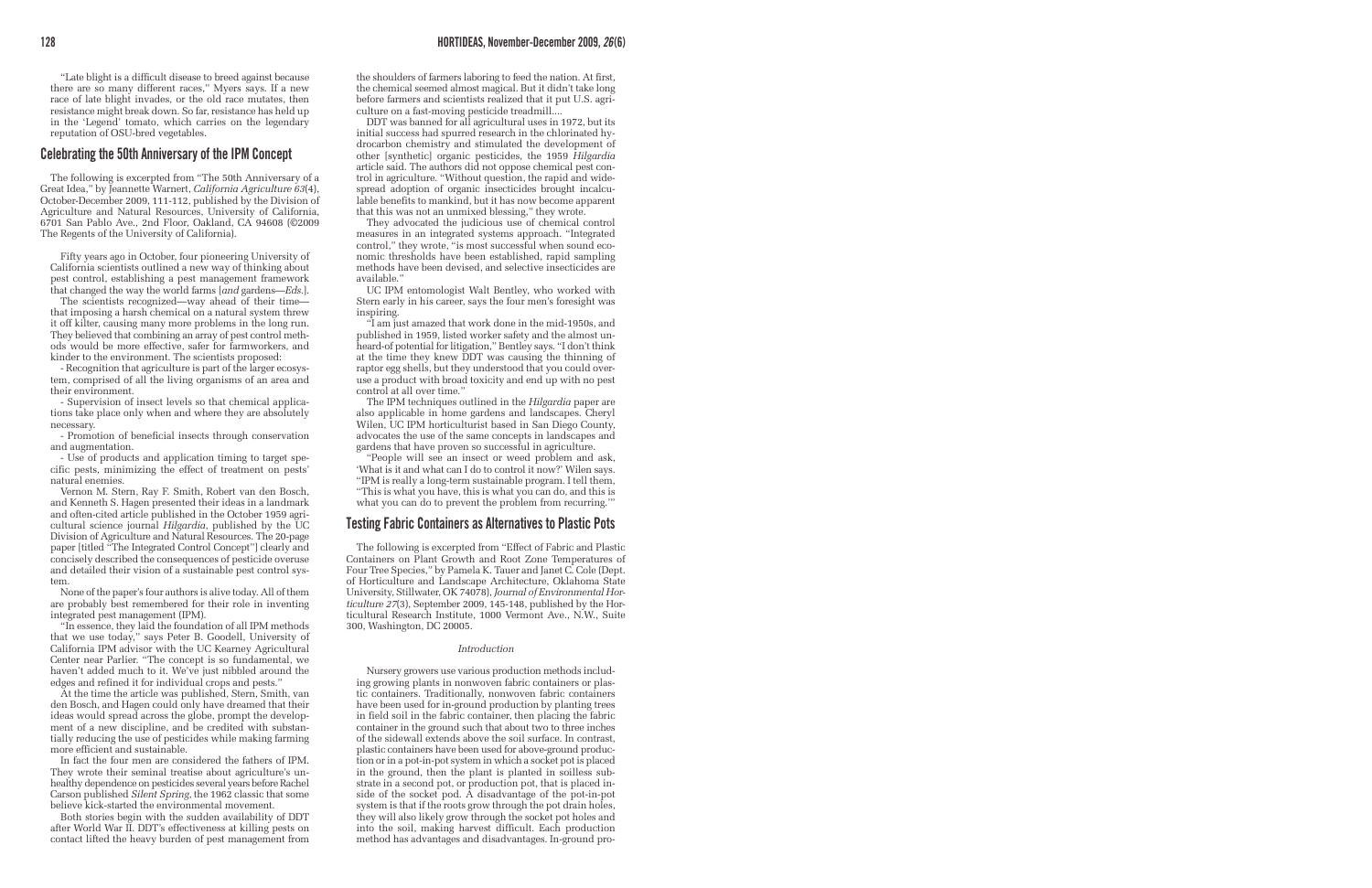duction in fabric or plastic containers retains a large portion of the root system compared to balling and burlapping. An estimated 90% of the root system is outside the harvestable rootball of balled and burlapped plants.... The soil surrounding in-ground containers mitigates summer and winter temperature extremes, thus protecting the root system. In-ground production also has the advantage of less plant blow-over in windy situations than plants in above-ground containers.

Despite the advantages of in-ground production, aboveground production systems remain viable. Above-ground production allows flexibility in the growing site, since native soil characteristics are less of a concern. Traditionally, plastic has been the container of choice for above-ground production, but interest in fabric containers for this production system has increased. Fabric containers have been available for over 20 years and have been marketed under several brand names. They were developed to reduce harvest costs of field-grown plants and to induce a more fibrous root system. Fabric containers are available in various sizes, and appropriate container size depends on the trunk caliper at harvest.

Plant growth and quality has been variable with fabric containers. One reported advantage of the fabric container is its ability to continually prune roots. Smaller roots penetrate the fabric, but as the roots grow, the fabric constricts the roots, resulting in root pruning. Several disadvantages have been noted for fabric containers compared to other production methods. Growers report large costs for time, labor, equipment, and fabric containers before the plants are ready for sale. Greater initial costs are incurred for production with fabric containers compared to balling and burlapping or bareroot plant production in the field. [B.L.] James also reported [in "Grow-Bags: Are They All We Had Hoped For?" *Proceedings of the International Plant Propagators Society 37*, 1987, 532-533] that small roots that grow through fabric containers function in water uptake; however, they are removed during harvest, resulting in plants that readily become water stressed. Thus, constant irrigation is needed even for hardened-off plants. Many consumers find fabric containers less aesthetically appealing than plastic containers.

[C.] Chong [in "Propagation and Culture of Nursery Ornamentals," *Highlights of Agricultural Research in Ontario 10*, 1987, 15-17] compared hybrid poplar (**Populus deltoides** × **nigra** 'DN 69'), eastern cottonwood (**P. deltoides**), and black poplar (**P. nigra**) above-ground in fabric containers inserted in progressively larger plastic containers or plastic containers of the same size as fabric containers. Plant height was similar between container types after one year. After two years, the trees in fabric containers had less new canopy growth than those in plastic containers. In another study, no morphological differences occurred between plants grown in the fabric containers compared to those grown in plastic containers....

One disadvantage to growing plants in containers aboveground is that plant roots have less protection against temperature extremes.... plants growing in high-density polyethylene containers and exposed to direct solar radiation can have substrate temperatures in the range of 100-125°F, particularly when the containers are exposed to full sun on the south or west sides of production blocks. There has been some speculation that root zone temperatures in fabric containers during the summer might be lower than those in plastic containers. Because fabric containers are porous, moisture can readily evaporate through the sides of the containers, possibly also cooling the root zone region.

The objectives of this study were to characterize 1) plant growth in above-ground production using fabric and plastic containers, and 2) root zone temperatures throughout the growing season in the two container types.

#### *Materials and methods*

*2004 Planting.* Ten trees each of live oak, red maple, and sweet gum were transplanted ... into #7 plastic containers (14" top diameter, 11" bottom diameter, 11.5" deep) ..., and ten trees from each species were transplanted into fabric containers (14" diameter, 10" deep, Root Control, Inc., Oklahoma City, Oklahoma) ... on April 28, 2004.

Tree height, caliper ... at one inch above the substrate, and canopy width ... were determined on ... May 2, July 22, and September 15, 2005, and July 29 and September 29, 2005.... After the September 29, 2005 measurements, onehalf of the red maple and sweet gum trees in each container treatment were harvested.... The roots were dried ... and weighed.

Root zone temperatures were measured at half-hour intervals throughout the study using soil temperature sensors ... centered between the [containers'] top and bottom and sides....

*2005 Planting.* The experiment was repeated as described above with the following exceptions, live oak and golden rain tree were the species tested. Plants were planted in #10 plastic containers (16" top diameter, 13.25" bottom diameter, 15" deep) and fabric containers (16.5" diameter and 14.25" deep) on May 6, 2005. Height, canopy width, and trunk caliper were measured on May 6, July 26, and October 13, 2005. Plants were harvested after one growing season, and data on root size were not collected at harvest.

#### *Results and discussion*

... No differences were observed in average daily substrate temperature between container types for any month during the study.... it is possible that temperatures at the rootball-container interface were different. [N.A.] Neal [see "Winter Survival of Shrubs in Fabric Containers in a Zone 5 Climate," *Proceedings of the Southern Nursery Association 51*, 2006, 52-54] measured temperatures one inch from the container wall on the south-southwest side of the container and found temperatures at this location in plastic containers to be as much as 25-30F° higher than in fabric containers. Fabric containers are more porous, which might allow evaporative cooling to dissipate heat more readily than nonporous plastic containers.

Few differences in height, canopy, or trunk caliper occurred between container types for any of the species tested in this study at any measurement interval. Less root circling was observed in sweet gum and red maple trees in fabric containers compared to those in plastic containers. Fabric containers appear to be a viable alternative to plastic containers for above-ground plant production.

### **Minnesota Report on Organic Farming Economics**

*2008 Organic Farm Performance in Minnesota* is available as a free PDF download at www.mda.state.mn.us; printed copies are available by calling 651-201-6012. Most of this report is devoted to data on the economic performance of a group of commercial organic farms in Minnesota for 2008, as well as analyses of the data. But the report also includes three chapters on how the economic information on Minnesota organic farms can be put to practical use by organic farmers (and those who are planning to become organic farmers) *anywhere* in the country: "Valuing a Lifestyle: Using Numbers to Inform Big-Picture Thinking," "How to Use This Book," and "Getting the Most Out of Your Own Farm Analysis: A Step by Step Guide."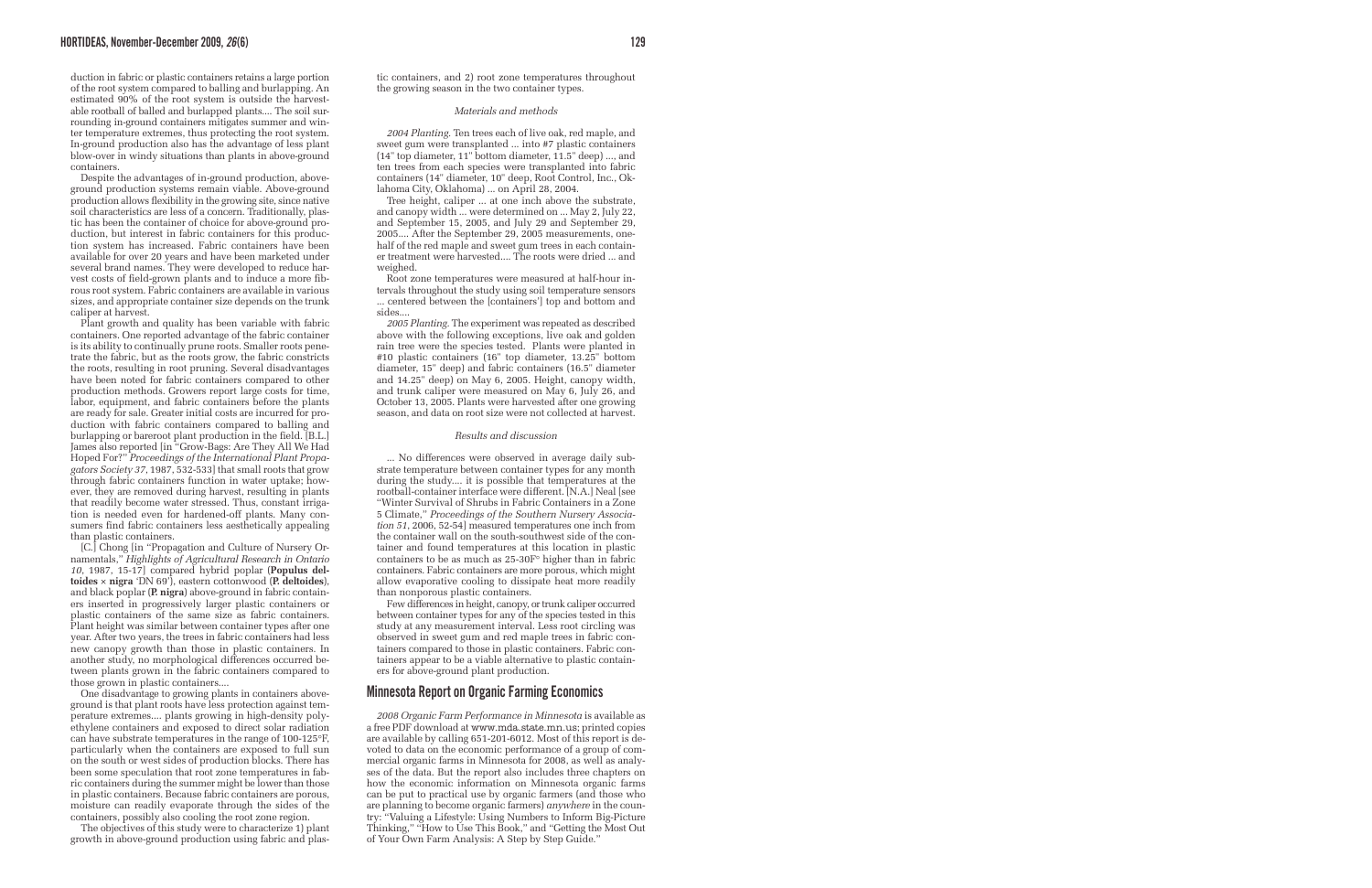## **Relative Full-Bloom Timing of Peach Cultivars**

It is quite possible to live where peach trees are reliably winter-hardy yet rarely yield fruit because of late frosts in the spring—in fact, that's the case at our own farm in southcentral Kentucky. Some peach cultivars bloom a bit later than other cultivars, and a delay of just a few days can sometimes make the difference between fruit and no fruit. But finding out just which cultivars are the latest bloomers isn't easy; commercial catalogs tend to be long on information about fruit characteristics and short on information about bloom timing. So the data collected between 2003 and 2007 in southwestern Idaho on the full-bloom timing of numerous peach cultivars grown under quite uniform conditions should be welcomed by all who are trying to choose suitable cultivars for locations subject to late frosts.

The table below shows the average dates of full blooming and the average number of cumulative growing degree days (CGDD) from January 1 to full bloom for cultivars in the Idaho trial. Cultivars with later full-blooming dates and high CGDD are the better—though not sure—bets for fruit production where late frosts are problematic. If you have access to records of daily maximum and minimum temperatures at (or at least near) your potential orchard site, you can estimate the full-bloom date at that site for any cultivar in the table by computing daily growing degree days (DGDD) as ((daily maximum temperature in °F + daily minimum temperature in °F)/2 - 40°F) and then adding the DGDDs for consecutive days beginning on January 1 until you reach the cultivar's average CGDD for full bloom shown in the table. The estimate's accuracy will depend on how close your site's conditions are to those at the Idaho trial site.

*Average full-bloom dates and CGDD to full bloom of peach cultivars in southwestern Idaho, 2003-2007*

|                  | of peach cannais in southwestern fauno, 2000-2007 |                    |
|------------------|---------------------------------------------------|--------------------|
| Cultivar         | Date of full bloom                                | CGDD to full bloom |
| 'Snow Giant'     | April 5                                           | 381                |
| 'Jupiter'        | April 7                                           | 409                |
| 'Yukon King'     | April 7                                           | 409                |
| 'Burpeach Six'   | April 7                                           | 409                |
| 'Fairtime'       | April 7                                           | 409                |
| 'Coral Star'     | April 7                                           | 409                |
| 'July Sun'       | April 7                                           | 409                |
| 'Zee Lady'       | April 7                                           | 409                |
| 'May Sun'        | April 8                                           | 423                |
| 'Crimson Lady'   | April 8                                           | 423                |
| 'Summer Flame'   | April 8                                           | 423                |
| 'Elegant Lady'   | April 8                                           | 423                |
| 'Sugar Giant'    | April 8                                           | 423                |
| 'July Flame'     | April 8                                           | 423                |
| 'Sweet Dream'    | April 8                                           | 423                |
| 'August Flame'   | April 8                                           | 423                |
| 'September Snow' | April 8                                           | 423                |
| 'Snow King'      | April 8                                           | 423                |
| 'Star Fire'      | April 8                                           | 423                |
| 'Saturn'         | April 8                                           | 423                |
| 'August Lady'    | April 9                                           | 434                |
| 'Ryan Sun'       | April 9                                           | 434                |
| 'Brenda Sun'     | April 9                                           | 434                |
| 'All Star'       | April 9                                           | 434                |
| 'Autumn Red'     | April 9                                           | 434                |
| 'O'Henry'        | April 9                                           | 434                |
| 'Opal Moncav'    | April 9                                           | 434                |
| 'Rich Lady'      | April 9                                           | 434                |
| 'Vista'          | April 9                                           | 434                |
| 'Glow Star'      | April 9                                           | 434                |
| 'Summer Lady'    | April 10                                          | 445                |
| 'Red Star'       | April 11                                          | 457                |
| 'Fancy Lady'     | April 12                                          | 470                |
| 'Sierra Gem'     | April 12                                          | 470                |
|                  |                                                   |                    |

Reference: Esmaeil Fallahi (Dept. of Plant, Soil, and Entomological Sciences, Parma Research and Extension Center, University of Idaho, Parma, ID 83660), Bahar Fallahi, Bahman Shafii, and Mohammad E. Amiri, "Bloom and Harvest Dates, Fruit Quality Attributes, and Yield of Modern Peach Cultivars in the Intermountain Western United States," *HortTechnology 19*(4), October-December 2009, 823-830. (American Society for Horticultural Science, 113 S. West St., Suite 200, Alexandria, VA 22314-2851.)

### **Guide to** *Organic* **Value-Added Production:** *Farm Made*

From a recent news release provided by the non-profit Kerr Center, P.O. Box 588, Poteau, OK 74953, phone 918-647-9123:

Today's small farms can find paths to profit in organic certification, as well as on-farm processing of raw commodities into value-added products—wheat into flour, tomatoes into salsa, and so on.

In combination, each of these strategies can enhance the other's value still further. However, both require planning and paperwork, and those obstacles keep many farmers from taking the plunge.

Now, a new free report helps farmers navigate the red tape, simplifying the creation of on-farm processing enterprises.

"Organic farmers need to jump through the same hoops any other business person would in starting a food business, and at least one more—organic certification," says George Kuepper, Sustainable Agriculture Specialist at the Kerr Center for Sustainable Agriculture ... and a co-author of the report.

"*Farm Made: A Guide to On-Farm Processing for Organic Producers* is intended for the organic farmer, or prospective organic farmer, who is considering a processing enterprise," he says.

The 40-page report begins with an overview of the general requirements for organic certification and for food processing facilities.

Following the overview, *Farm Made* discusses in detail four different on-farm organic processing enterprises: sorghum syrup, packaged fresh salad greens, canned fruit products (jams, jellies, and preserves), and table eggs.

For each enterprise, the report outlines the basic production and processing requirements, and follows with details unique to organic management. Each section wraps up with an extensive list of resources for further information and supplies.

Two other experienced sustainable agriculture writers and researchers collaborated with Kuepper on the report. Holly Born, of Midwest Organic Services Association in Viroqua, Wisconsin, and Anne Fanatico, with U.S.D.A.'s Agricultural Research Service in Fayetteville, Arkansas, both poured their combined decades of expertise into the project....

*Farm Made* is published by the Kerr Center ... with funding from the Organic Farming Research Foundation.

*Farm Made* is available free [as a PDF download] from the Kerr Center web site, www.kerrcenter.com ...

## **"Begin Farming Ohio" Web Site**

At www.beginfarmingohio.org, beginning (and *wannabe* beginning) farmers can find practical information—and lots of it is useful even for those who aren't in Ohio! The emphasis is on providing resources for new farmers who are interested in sustainable practices; the site's collaborators include the Ohio Ecological Food and Farm Association and the Ohio State University Organic Food and Farming Education and Research Program.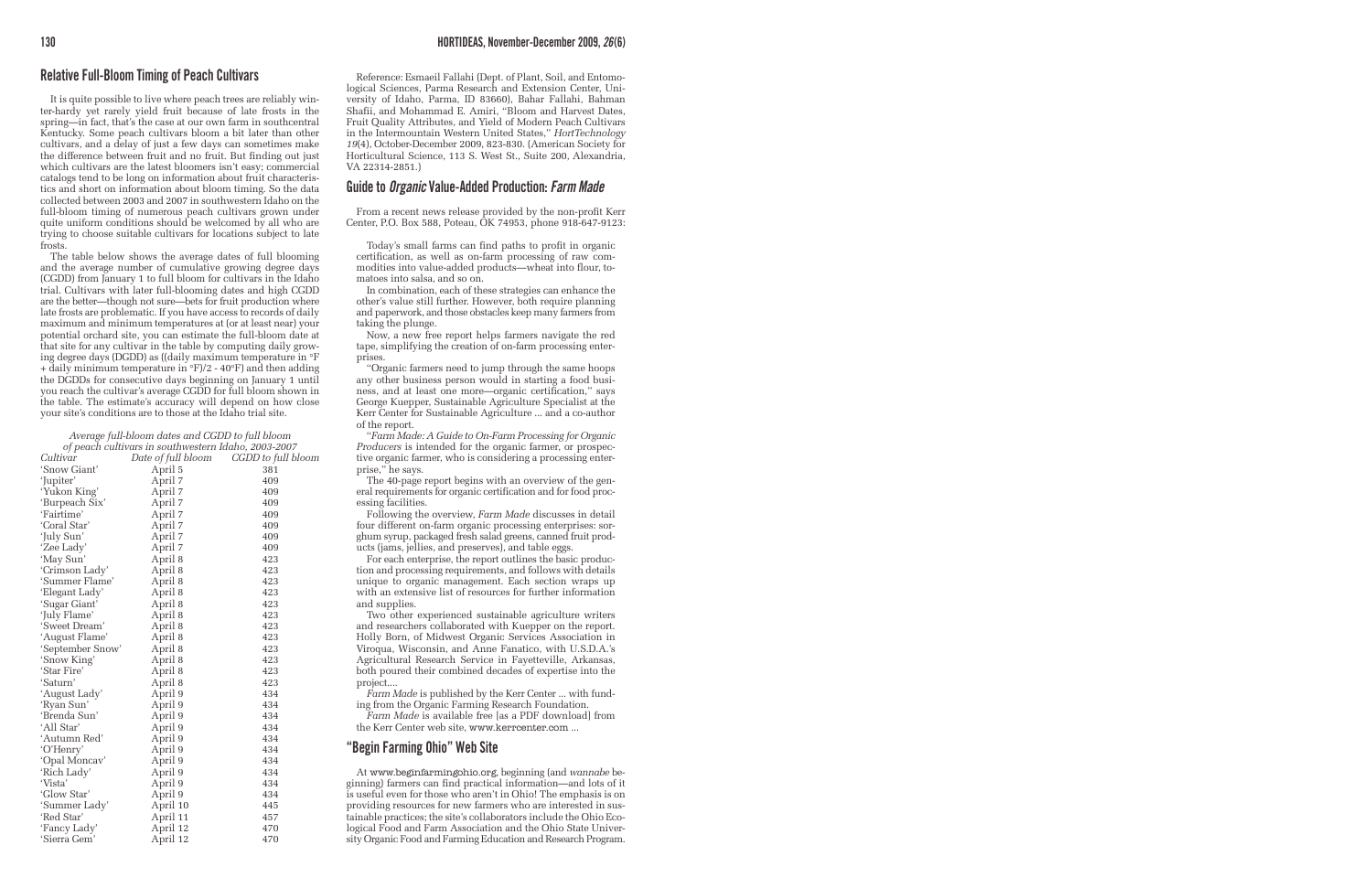### *Sustainable Agriculture Whitepaper* **from Farmland LP**

FarmlandLP (web site www.farmlandLP.com) "was established in part to help cross the three-year chasm of production during the conversion from conventional to organic agriculture ... The Partnership acquires low-utility farmland and transitions it to high-value organic, sustainability best-practices farmland." FarmlandLP managers Dr. Jason Bradford and Craig Wichner have prepared a 22-page *Sustainable Agriculture Whitepaper* that discusses (with the aid of many highly informative graphs and tables) the need for, definitions of, and potential benefits of farm sustainability. This paper provides an excellent overview, with extensive references, of both technical and economic issues affecting sustainable farming; it is available at www.farmlandLP.com/FarmLP-SustainableAgWhitepaper.pdf free of charge.

### *The State of Food Insecurity in the World 2009*

Below we excerpt from a United Nations Food and Agriculture Organization (FAO) news release dated October 14, 2009.

The sharp spike in hunger triggered by the global economic crisis has hit the poorest people in developing countries hardest, revealing a fragile world food system in urgent need of reform, according to a report released today by FAO and the World Food Programme (WFP).

The combination of food and economic crises has pushed the number of hungry people worldwide to historic levels —more than one billion people are undernourished, according to FAO estimates.

Nearly all the world's undernourished live in developing countries. In Asia and the Pacific, an estimated 642 million people are suffering from chronic hunger; in Sub-Saharan Africa 265 million; in Latin America and the Caribbean, 53 million; in the Near East and North Africa 42 million; and in developed countries 15 million, according to FAO's annual hunger report, *The State of Food Insecurity*, produced this year in collaboration with WFP....

Even before the recent crises, the number of undernourished people in the world had been increasing slowly but steadily for the past decade, the report says.

Good progress had been made in the 1980s and early 1990s in reducing chronic hunger, largely due to increased investment in agriculture following the global food crisis of the early 1970s.

But between 1995-97 and 2004-06, as official development assistance devoted to agriculture declined substantially, the number of hungry people increased in all regions except Latin America and the Caribbean. Gains in hunger reduction were later reversed in this region as well, as a result of the food and economic crises.

The rise in the number of hungry people during periods of low prices and economic prosperity and the very sharp rises in periods of price spikes and economic downturns shows the weakness of the global food security governance system, FAO said.

"World leaders have reacted forcefully to the financial and economic crisis and succeeded in mobilizing billions of dollars in a short time period. The same strong action is needed now to combat hunger and poverty," said FAO Director-General Jacques Diouf.

"The rising number of hungry people is intolerable. We have the economic and technical means to make hunger disappear, what is missing is a stronger political will to eradicate hunger forever. Investing in agriculture in developing countries is key as a healthy agricultural sector is essential not only to overcome hunger and poverty but also to ensure overall economic growth and peace and stability in the world," he said.

"We applaud the new commitment to tackle food security, but we must act quickly, It is unacceptable in the 21st century that almost one in six of the world's population is going hungry," added Josette Sheeran, Executive Director of WFP.

"At a time when there are more hungry people in the world than ever before, there is less food aid than we have seen in living memory. We know what is needed to meet urgent hunger needs—we just need the resources and the international commitment to do the job." ...

Several factors have conspired to make the current crisis particularly devastating ...

First, the crisis is affecting large parts of the world simultaneously, reducing the scope for traditional mechanisms such as currency devaluation, borrowing, or increased use of official development assistance or migrant remittances.

Second, the economic crisis comes on top of a food crisis that has already strained the coping strategies of the poor ... Faced with high domestic food prices, reduced incomes and employment, and having already sold off assets, reduced food consumption, and cut spending on essential items such as health care and education, these families risk falling deeper into destitution and the hunger-poverty trap....

The third factor that differentiates this crisis from those of the past is that developing countries have become more integrated, both financially and commercially, into the world economy than they were 20 years ago, making them more vulnerable to changes in international markets.

Many countries have experienced across-the-board drops in their trade and financial inflows, and have seen their export earnings, foreign investment, development aid, and remittances falling. This not only reduces employment opportunities, but also reduced the money available to governments for programmes promoting growth and supporting those in need....

FAO and WFP continue to advocate a twin-track approach to address both the short-term acute hunger spurred by sudden food shortages and the longer-term chronic hunger that is symptomatic of extreme poverty as a way for durable solutions.

"Small-scale farmers need access to high-quality seeds, fertilizers, feed, and technologies to be able to boost productivity and production," Diouf said. "And their governments need economic and policy tools to ensure that their countries' agriculture sectors are both more productive and more resilient in the face of crises."

A free electronic (PDF) version of the report is available at www.fao.org/docrep/012/i0876e/i0876e00.htm.

### *Soils Illustrated—Field Descriptions—First Edition*

What an amazing book! Its purpose is to show how, using internationally standardized procedures, soils are described for scientific purposes. But its hundreds of color photographs of soil peculiarities are enormously fascinating even to laypersons. At least equally fascinating is the technology used to produce the book, which deserves to be emulated for field guides and other publications that are frequently used outdoors: "The manual is printed on a laser printer ... on 58-pound doublesided water-resistant laser paper. (The paper is not write-in-therain paper, but is durable and can get wet and will dry without the toner running or smearing.)"

For more information, contact E. Keith Watson, International Remote Sensing Surveys Ltd., 426 Azure Pl., Kamloops, British Columbia, CANADA V2E 2R1, phone 250-828-2020. The price of *Soils Illustrated—Field Descriptions—First Edition* is Canadian \$73.50 plus actual shipping cost.